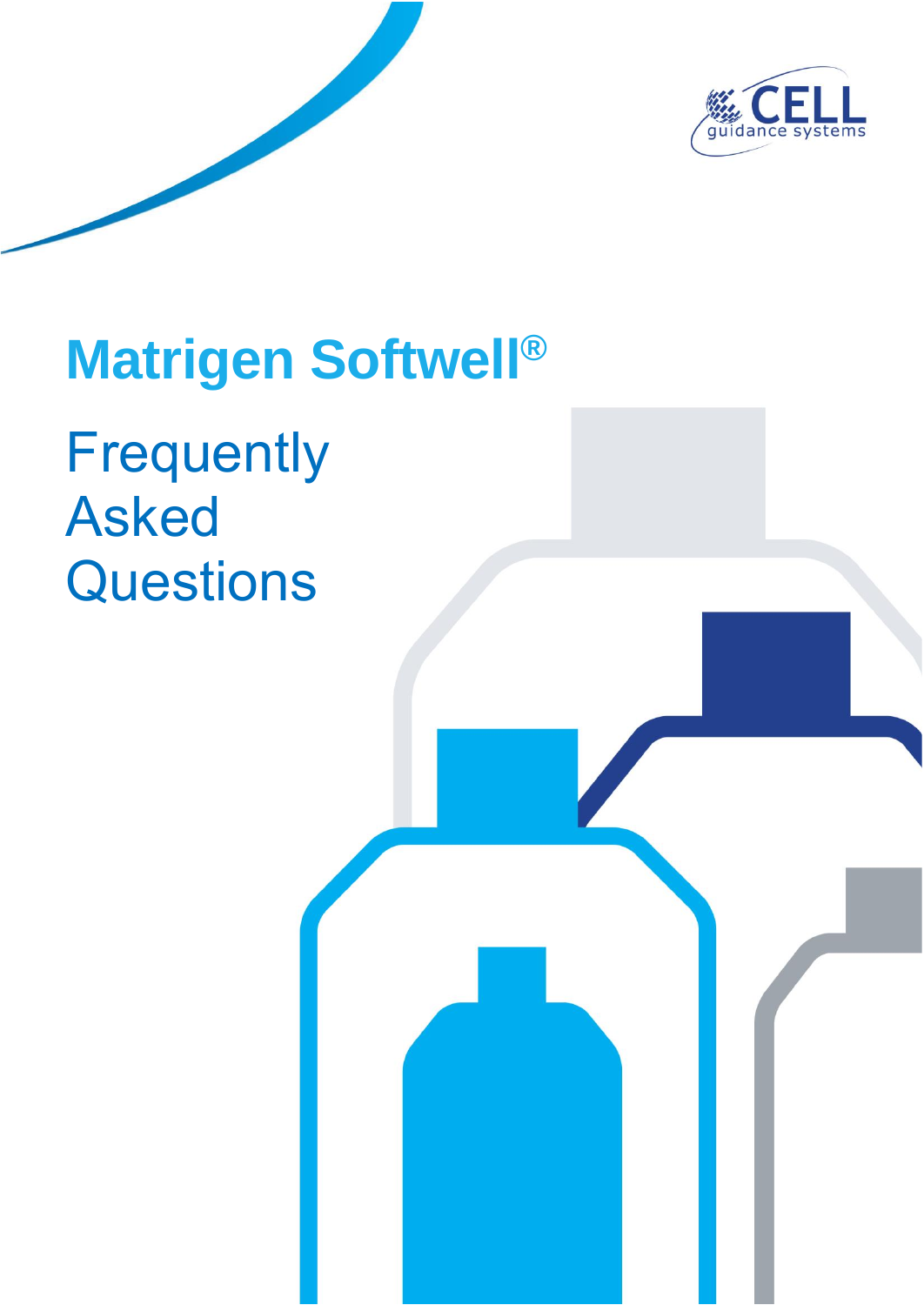# **Contents**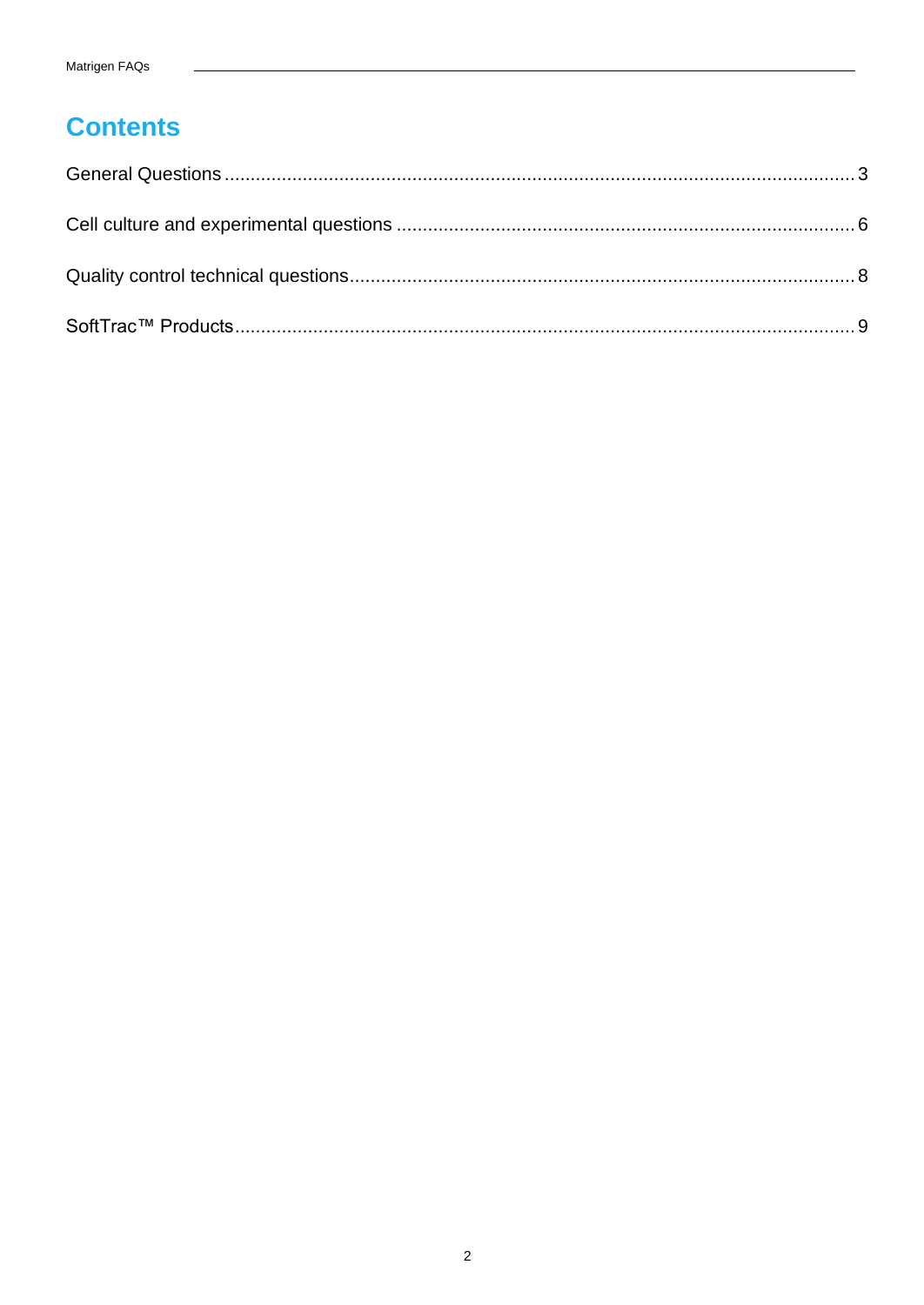# Matrigen Softwell<sup>®</sup> **Hydrogels**

# <span id="page-2-0"></span>**General Questions**

### • **What is Softwell®?**

Softwell<sup>®</sup> is a transparent hydrogel bound to the surface of any cell culture well. It is much softer than tissue culture plastic. Softwell**®** replicates a broad range of tissue stiffness, so you can culture neurons in an environment as soft as the brain, cardiomyocytes on the stiffness of muscle, or whatever your cells' tissue of origin may be. Importantly, this platform can be adapted to most cellbased assays and detection methods, so you can make cell culture more realistic without making it more complicated.

#### • **How can I order?**

Matrigen products can be ordered in Europe on Cell Guidance Systems website [www.cellgs.com](http://www.cellgs.com/) or by sending an e-mail to [order@cellgs.com.](mailto:order@cellgs.com) All the products are made to order, which means delivery will typically take  $2 - 3$  weeks. In other regions, please contact [info@matrigen.com.](mailto:info@matrigen.com)

### • **Do you provide smaller pack sizes for initial testing?**

Matrigen products are available for sale as single plates or as packs of 10 dishes/plates.

#### • **What is the composition of the gels?**

Softwell<sup>®</sup> gels are made of polyacrylamide crosslinked with bisacrylamide. Polyacrylamide is a nontoxic polymer which forms a soft gel when hydrated. The physical properties of these hydrogels can be modified allowing to control the stiffness. Moreover, polyacrylamide gels may be chemically conjugated with ECM ligands to enable cell attachment, growth and differentiation.

#### • **Are the gels manufactured under sterile or aseptic conditions?**

All products are manufactured and packaged under aseptic conditions. Plates are individually wrapped in foil pouches.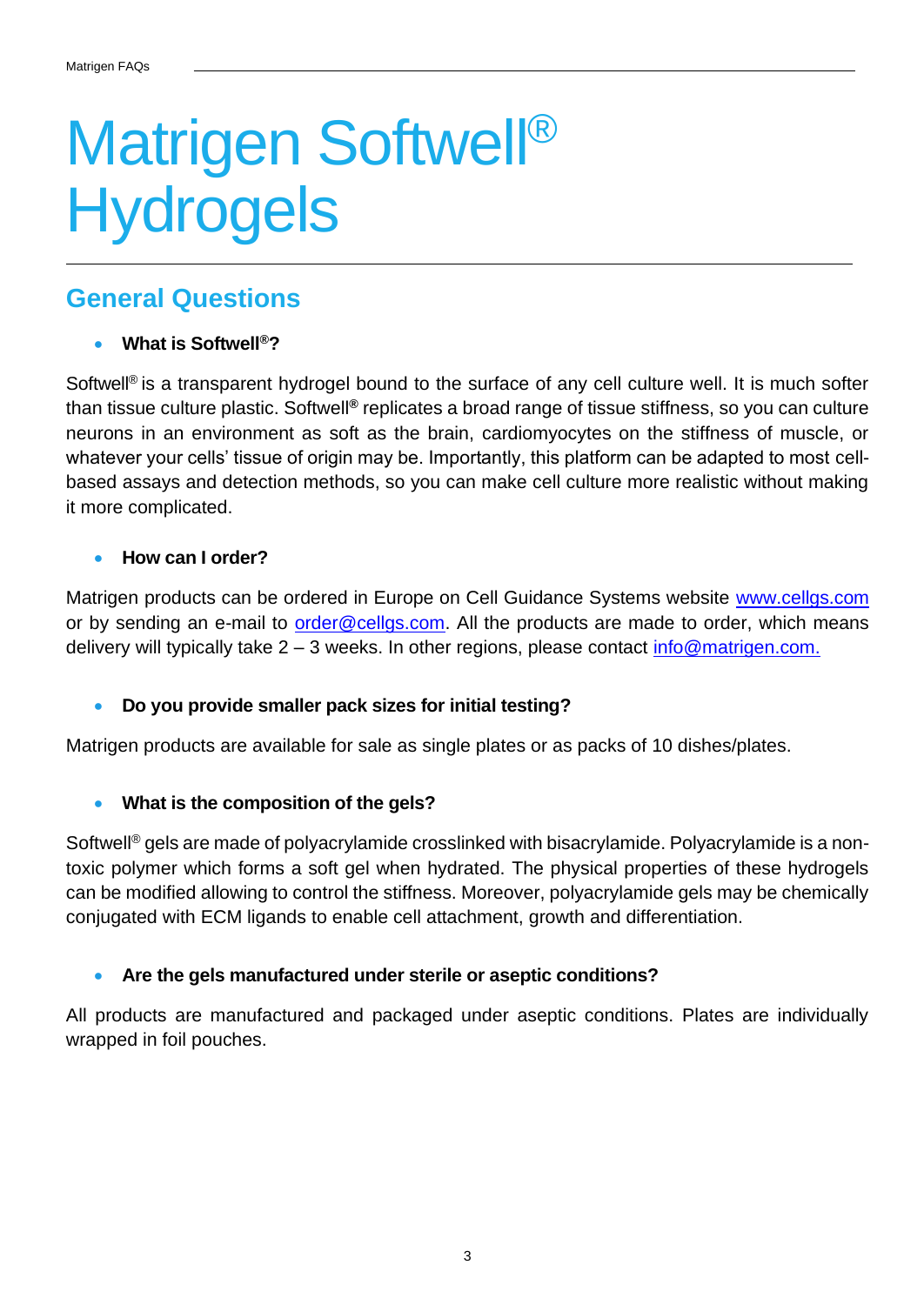#### • **What is the storage and shelf life of the products?**

All products are individually packed and labelled with a manufacturing date. As long as the hydrogels remain sealed or hydrated, all products are stable for 6 months from the date of receipt. Non-Activated and Easy Coat™ recommended storage temperature is 4 - 25°C. Collagen coated hydrogels should be stored at 4°C. Hydration is critical, so keep the hydrogels in the sealed package until ready for use. Adhesion Free products may be stored at room temperature and do not require hydration.

#### • **Is it possible to open the package and use different wells at different times?**

Yes, this should be possible. To make sure that the hydrogels are kept hydrate, the wells should be filled with PBS until you are ready to use them.

#### • **What is the range of available stiffness values?**

Softwell<sup>®</sup> gels are available in 9 standard stiffness values (0.2, 0.5, 1, 2, 4, 8, 12, 25, and 50 kPa), ultra-soft range (0.03, 0.05, and 0.1 kPa) and screen option (range of standard stiffness values).

#### • **What are the stiffness values for plastic and glass?**

The stiffness values for polystyrene and glass are about 3,000,000 kPa and 60,000,000 kPa, respectively, which makes these materials much stiffer than the hydrogels.

### • **Is it possible to have gels with other stiffness values?**

Different stiffness values can be manufactured upon request. An extra charge for custom products will be applied.

### • **What formats are Softwell® gels available in?**

Softwell<sup>®</sup> hydrogels are available in multi-well polystyrene plates, multi-well glass bottom plates, polystyrene dishes, glass bottom dishes, and standard plastic plates with removable coverslips.

### • **Which coatings are available in Softwell® gels?**

Softwell<sup>®</sup> gels are available as Non-Activated, Easy Coat™, Collagen and Adhesion Free™. Non-Activated hydrogels can be used as low protein and cell attachment surface or alternatively as a substrate that can be chemically activated by your own methods. Easy Coat™ hydrogels are activated to bind to any extracellular matrix proteins. Collagen hydrogels are a ready to culture option, since the hydrogels are bound to type I collagen. Adhesion Free™ is a special surface treatment option in which hydrogels resist protein adsorption and are 100% non-adherent to cells.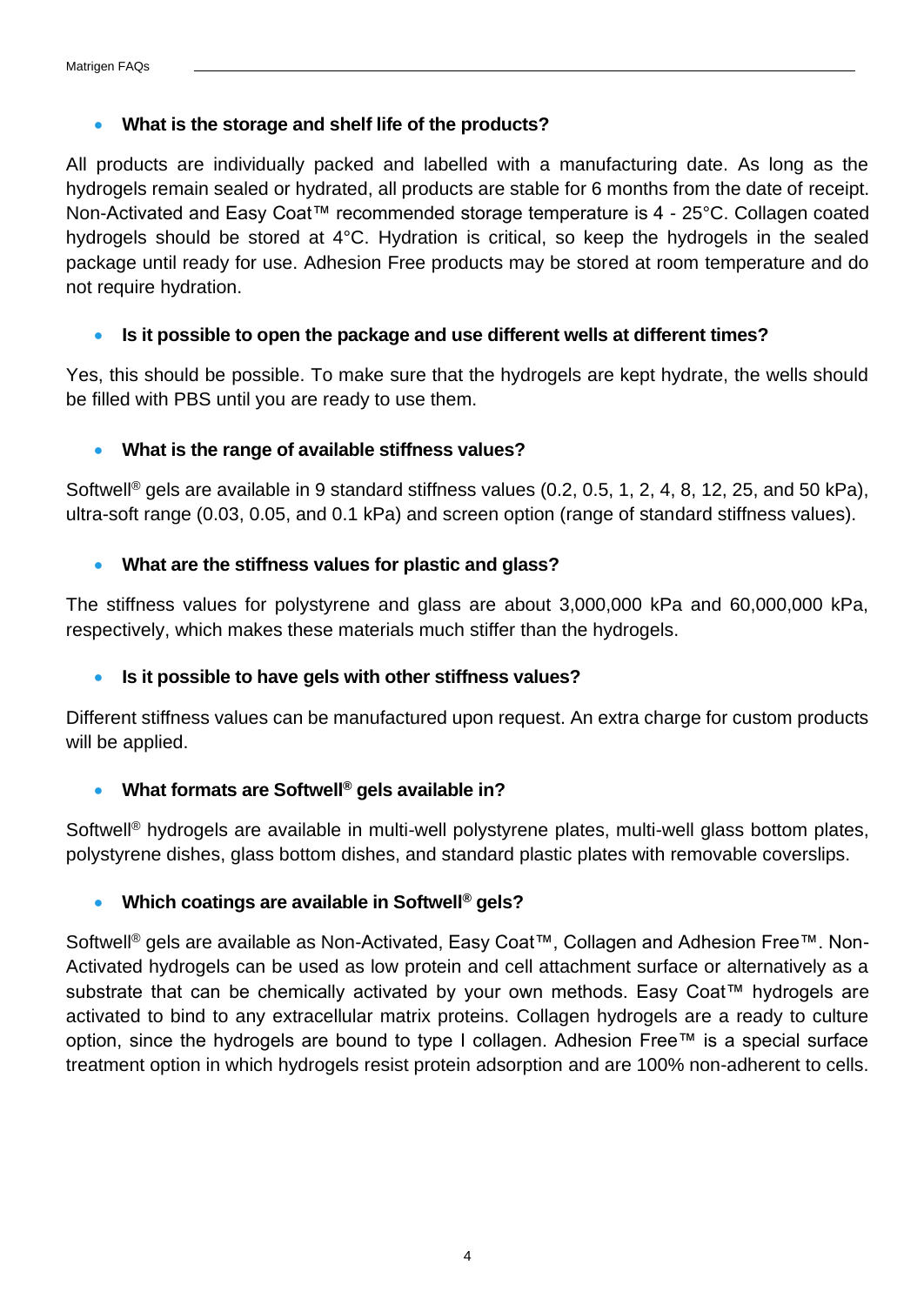### • **What is the chemistry used on Easy Coat™ hydrogels?**

The exact chemical treatment used on Easy Coat™ hydrogels is proprietary. But essentially, the treatment populates the hydrogel (or surface) with quinone groups, which form covalent bonds with primary amines, thiols, or strong nucleophiles. This means that the activated hydrogels will bind to any peptide or protein. The hydrogels are ready to coat with the ECM protein of choice, e.g. collagen (types I, III and IV), fibronectin, laminin, and poly-lysine. Be aware that once all the binding sites are reacted, additional molecules will not bind directly to the hydrogel.

### • **What is the Collagen used for Collagen coated-dishes?**

All collagen-coated products use rat tail collagen type I. Bovine skin type I collagen can be used upon request. All hydrogels are incubated with a solution of 0.02 mg/ml with a constant surface density of collagen across different stiffness values. The exact concentration of collagen in all hydrogels has not been measured.

### • **Do you have any experience using gels with other ECM proteins besides Collagen I?**

Based on customers' experience, Softwell<sup>®</sup> gels bind well to different ECM proteins, including fibronectin, laminin, collagen IV, among others. The gels bind quite readily to the first protein that they are exposed to. Please note that binding normally occurs at a pH range from 6 to 9. We recommend the use of PBS for resuspending the ECM protein of interest.

### • **What are the exact dimensions of the plates provided?**

For setting up some experiments, it is important to understand the exact dimensions of the plates provided by Matrigen. If this information is required, please send an e-mail to [info@cellgs.com.](mailto:info@cellgs.com) The standard glass thickness used is #1.5, but #0 can be used upon request.

#### • **Is it possible to transfer single coverslips to other multi-well plates without damaging the hydrogel?**

The coverslips are smaller than the respective well size and can be carefully removed, while immersed, by using fine-tipped tweezers.

### • **What is a High-Throughput Screen (HTS) plate?**

The HTS plates are designed to screen the standard stiffness values. Each row will have the following stiffness values: 0.2, 0.5, 1, 2, 4, 8, 12, 25 and 50 kPa, and three wells with no hydrogel. The wells with no hydrogel will have the same treatment of the hydrogels, which can either be Easy Coat™ or Collagen.

### • **Is Softwell**® **like Matrigel**™**?**

Hydrogels <1kPa are as soft as Matrigel™. But whereas Matrigel™ is comprised of tumor-derived proteins and growth factors, Softwell® is based on a synthetic polymer.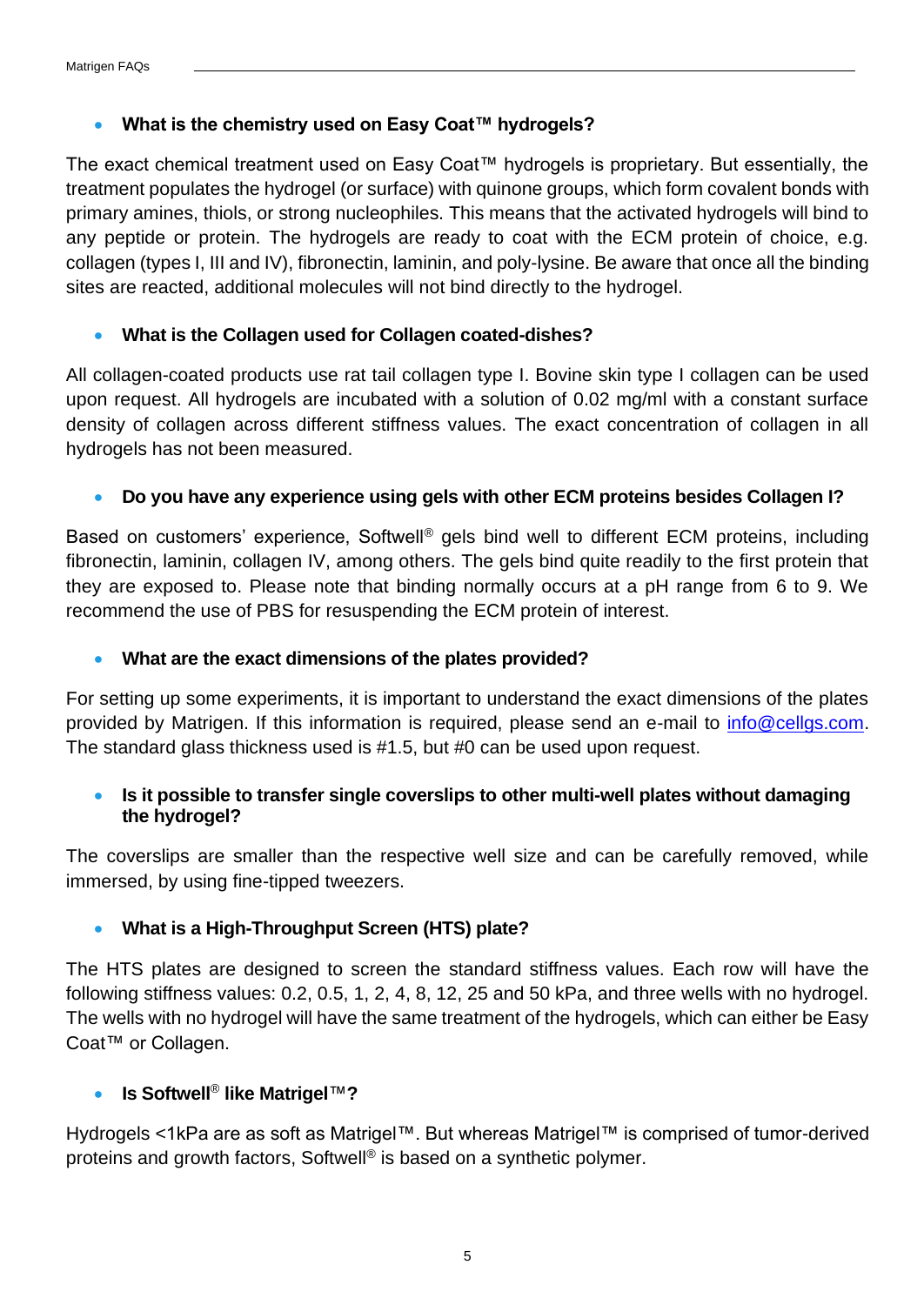#### • **Will the hydrogels detach from the well?**

Hydrogels should remain bound under most conditions, including long-term cell culture. Extra care should be taken during pipetting and aspiration steps for hydrogels <2 kPa.

# <span id="page-5-0"></span>**Cell culture and experimental questions**

#### • **Are the gels safe for my cells?**

Matrigen products are certified non-cytotoxic and pyrogen free.

#### • **Are the gels compatible with my current assays?**

Softwell<sup>®</sup> gels are compatible with conventional biological assays and detection methods. The gels are thin allowing easy washing away of reagents and antibodies. Moreover, the gels are optically transparent, meaning that the gels will not interfere with phase contrast or fluorescence microscopy.

#### • **How do I remove my cells from the gels?**

Cells can be detached and passaged with standard reagents and protocols, just as on tissue culture plastic. The gel is bound to the substrate and will resist detachment.

### • **Can I detach my cells with trypsin?**

Yes, but Matrigen recommends incubate the hydrogel in serum-free media or buffer for ≥30 minutes at 37°C to remove serum absorbed in the gel prior to adding trypsin. To bypass this step, use TryPLETM (ThermoFisher Scientific), which dissociates cells in serum-containing conditions.

#### • **Following trypsinization, I still cannot extract my cells from the hydrogel. What should I do?**

Some cell types are difficult to extract as they attach strongly to the gel matrix. If the use of TryPLETM is not sufficient, we recommend the use of the stronger TrypLETM Select 10X (ThermoFisher Scientific).

#### • **Can cells be scraped from the gels?**

A cell scraper with silicone rubber blade will do the trick (available from CytoOne®). Scrape with gentle, short strokes to avoid disrupting the hydrogel.

#### • **Can I fix my cells?**

Softwell<sup>®</sup> is compatible with fixatives such as formalin, glutaraldehyde, and methanol. Note that dehydrating agents will cause the gel to turn opaque, but regains transparency upon hydration.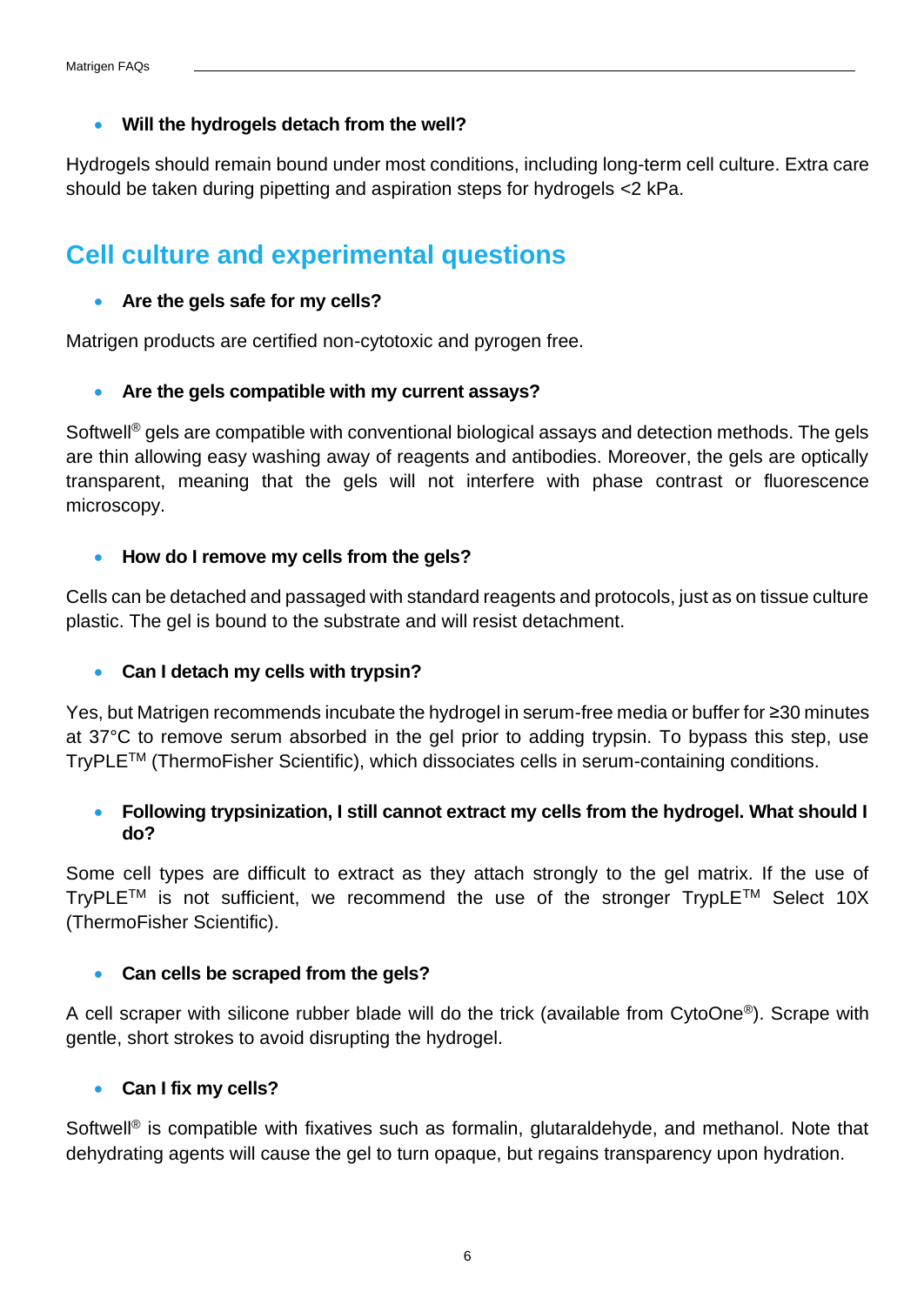## • **Is there a recommended protocol for the coating of Easy Coat™ hydrogels with ECM proteins?**

We recommend the use of PBS for resuspending the ECM protein of interest. For coating the hydrogels, we suggest diluting collagen I in PBS at a concentration of 10  $\mu$ g/ml. For other proteins, the recommended concentration will be much lower (e.g. fibronectin and laminin would be 100- 1000 ng/ml). Volume per well would be enough to cover the gel. Finally, a 30 minutes incubation at room temperature or longer is recommended.

### • **Will collagen solubilised in acetic acid be detrimental to the gel?**

Acidic solutions will not affect Softwell® gels.

### • **What is the recommended product for immunofluorescence staining?**

For immunofluorescence staining, the Softslip™ (hydrogels bound to glass coverslips in multi-well plate) products are ideal since the coverslips can be removed from the well and inverted on a glass slide. Hydrogels bound to glass bottom dishes and 96-well glass bottom plates are also suitable, but keep in mind that the thickness of the gel (60 to 500 μm) will limit the resolution for 40x and 63x objectives. Hydrogels bound to polystyrene multi-well plates and dishes are also compatible for immunofluorescence, but the thickness of the plastic and gel will also limit the resolution for 40x and 63x objectives.

## • **Can I image my cells?**

As mentioned above, the hydrogels are transparent and compatible with brightfield, phase contrast, and fluorescence microscopy. The combined thickness of the hydrogel and substrate is within the focal range of 40X objectives. For higher magnifications, use Softslip™ hydrogels, which can be inverted onto a coverslip.

## • **Should I expect auto-fluorescence from Softwell® gels or from antibodies binding to the gels when performing immunofluorescence assays?**

Softwell<sup>®</sup> gels do not have any associated auto-fluorescence and they will not bind to anything besides the ECM proteins used for cell adherence. To ensure removal of unbound detection molecules, perform wash steps 3x longer than directed by standard protocols. It is also recommended to use 1% BSA and/or 5% goat serum as a blocking buffer to minimize any background in the images.

### • **Do Softwell® gels keep a consistent focal plane?**

Softwell<sup>®</sup> hydrogels have a uniform surface, so a constant focal plane can be maintained if the plate is represented by a single stiffness. However, more adjustments might be required with variable stiffness plates, because the hydrogels swell to a different extent according with their stiffness (softer gels swell more than stiffer gels).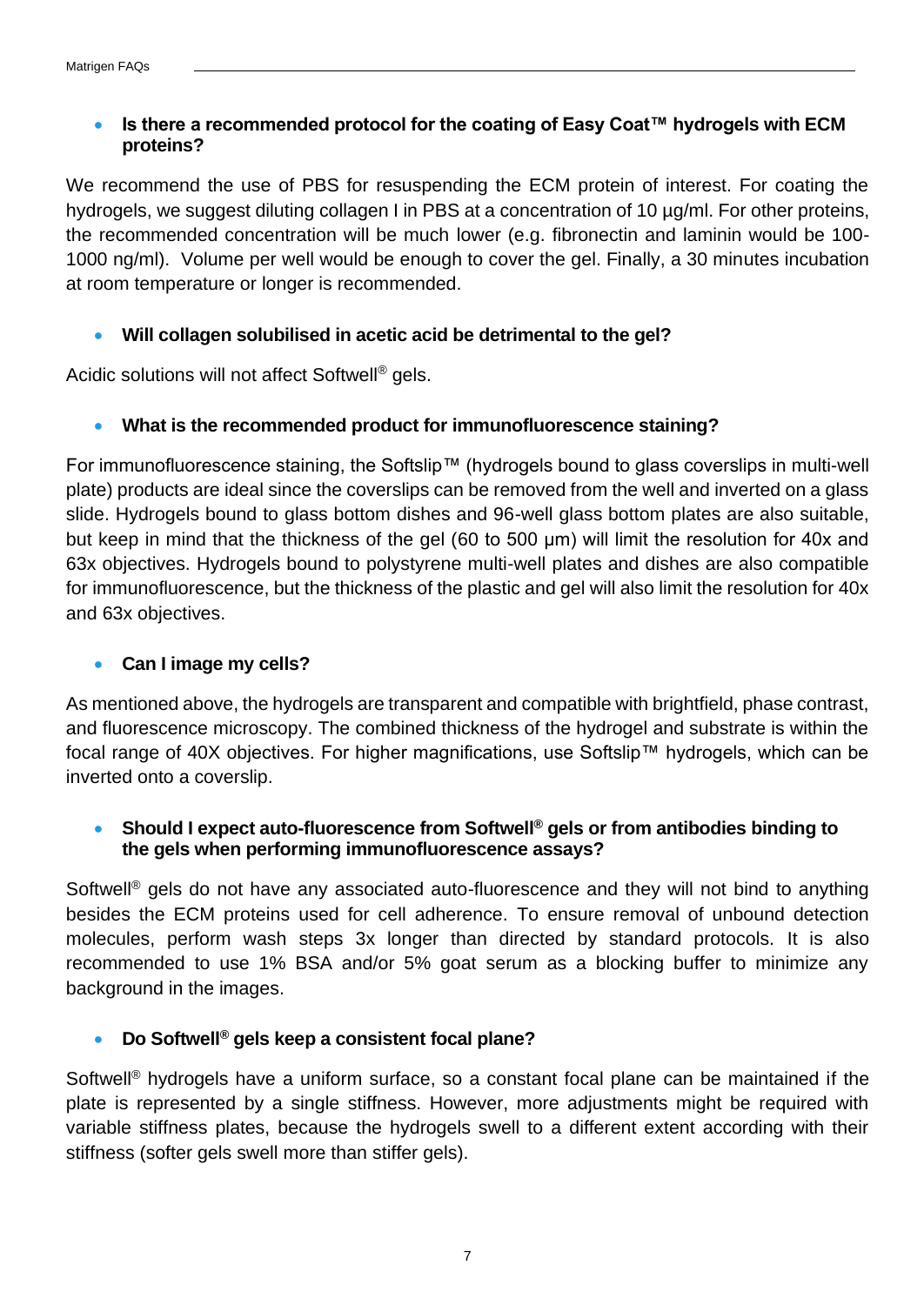### • **How do I isolate RNA?**

Matrigen recommends using a spin-based kit such as RNeasy® (Qiagen). Incubate the hydrogel with lysis buffer for 10 minutes on ice, collect the lysate, and repeat to recover RNA absorbed in the gel.

# <span id="page-7-0"></span>**Quality control technical questions**

• **What is the methodology for stiffness calibration per batch?**

Stiffness calibration and Young's Modulus calculus are performed by applying Hertz's sphere model (assuming a Poisson ratio of 0.48 for polyacrylamide) after the measurement of indentation of  $a < 1$  mm carbide steel sphere (density = 15.63 g/cm<sup>3</sup>) upon the surface of the hydrogel. The measurements are taken while the hydrogel and sphere are immersed in phosphate-buffered (PBS) (density  $= 1$  g/cm<sup>3</sup>). This procedure is applied to each batch, meaning that each time a stock (prepolymerization) solution of a targeted stiffness is made, an aliquot is polymerized for stiffness validation by using the above described method.

### • **Is stiffness calibration performed with Atomic Force Microscopy (AFM)?**

Stiffness calibration is performed by applying Hertz's theory as described in the previous question. The obtained values are well correlated with AFM measurements. AFM thickness validation is not routinely performed.

### • **What is the calibration for gel thickness?**

The gel thickness may vary depending on stiffness and format within a range of 200 and 500 μm. For hydrogels on polystyrene, the thickness is  $\sim$  500 µm, whereas for hydrogels on Softslip<sup>™</sup>, 6, 12, 24, and 96 well glass bottom plates, the thickness is ~200 μm. Finally, for hydrogels on Softview™, the thickness will be ~100-150 µm. The gels are no thicker than 500 µm to minimize the interference of the gel in microscopy and other assays. The gel thickness can be modified upon request. The stiffness of the hydrogel does not change after coating.

### • **What is the size of the pores in the gels?**

All the pores in the gels are <0.2 μm. To ensure that this parameter is satisfied, the gels are overlaid with 0.2 μm fluorescent beads to confirm that they cannot penetrate the softest gels.

### • **Do you perform electron microscopy to analyze gels morphology?**

Matrigen has not performed electron microscopy analysis on the gels.

#### • **What is the methodology for quality and uniformity control of the collagen coated gels?**

The surface density of collagen is relatively constant across stiffness. This uniformity was confirmed by using chemiluminescence-based detection of gel-bound collagen across a range of different stiffness values.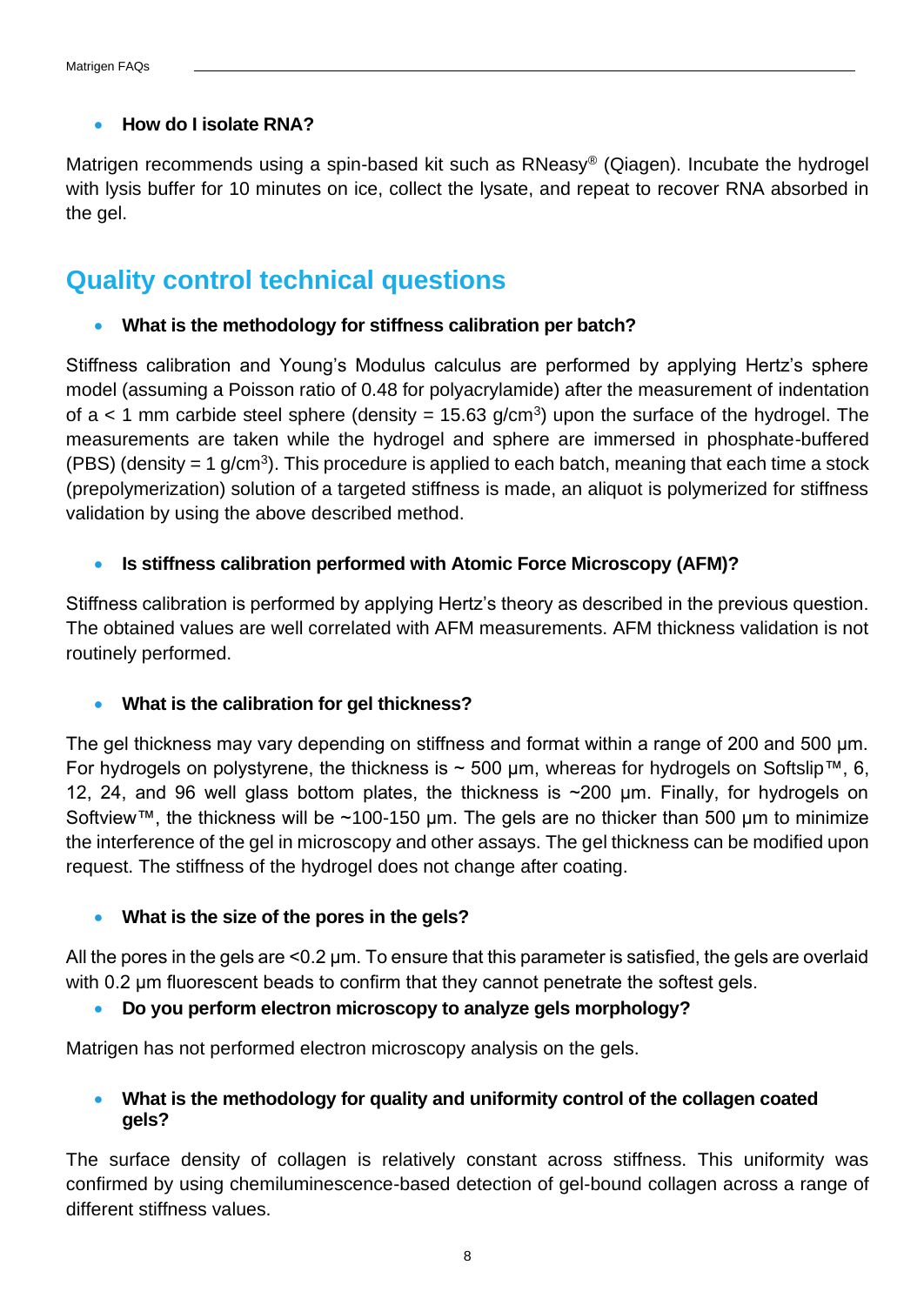# <span id="page-8-0"></span>**SoftTrac™ Products**

## • **What are SoftTrac hydrogels?**

SoftTrac™ are hydrogels with fluorescent microspheres immobilized at the surface.

## • **What will be the use of SoftTrac hydrogels?**

SoftTrac™ hydrogels main use is for traction force microscopy.

### • **What microspheres are immobilized in the hydrogels?**

Matrigen provides hydrogels with the following range of microspheres: 0.2 μm yellow/green, 1 μm yellow/green, and 1 μm red microspheres. Yellow-green fluorescent microspheres (0.2 or 1 μm diameter) with excitation and emission wavelengths of 505 and 515, respectively. Red fluorescent microspheres (1 μm diameter) with excitation and emission wavelengths of 580 and 605, respectively. The density of the beads can be adjusted upon request.